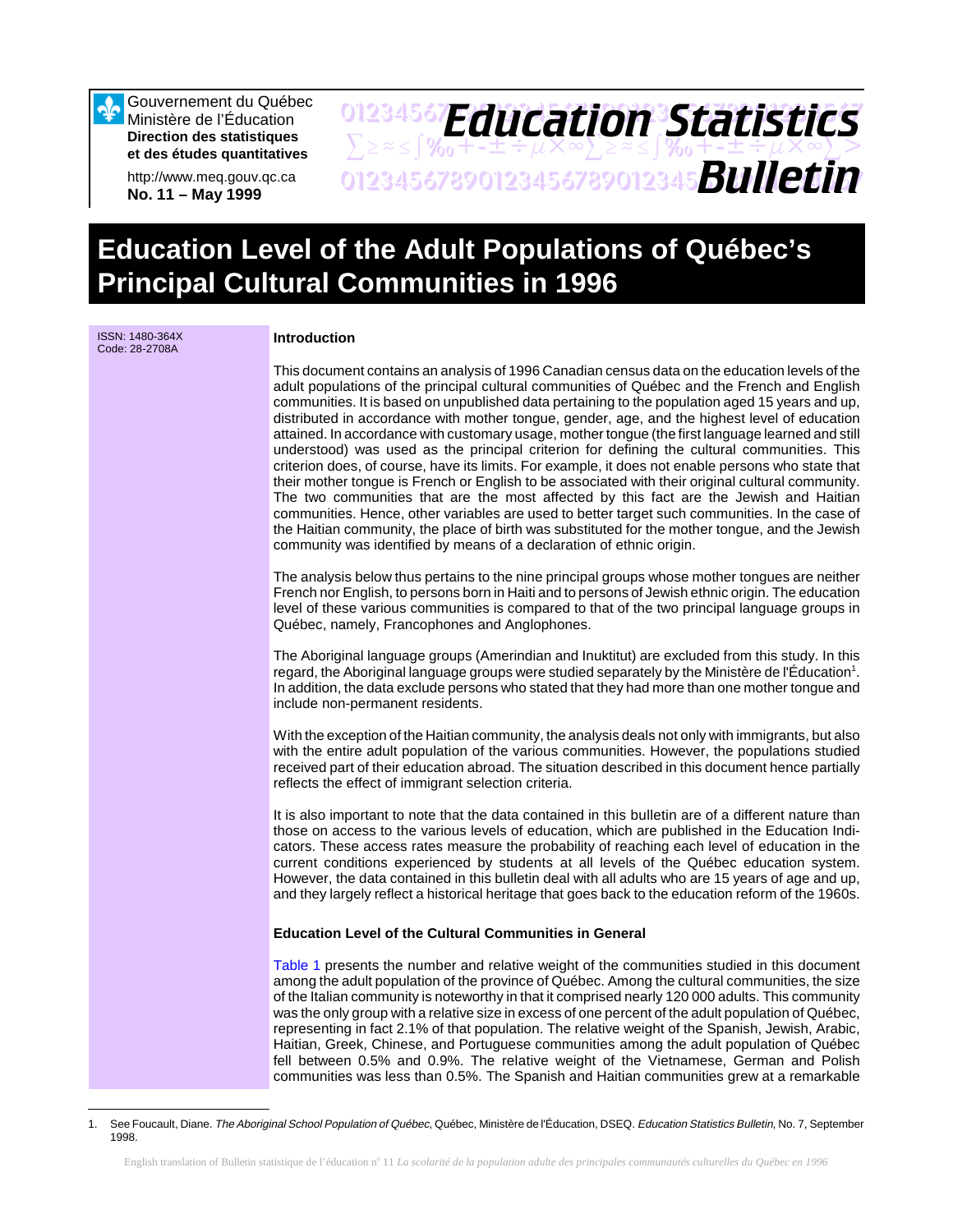rate between 1991 and 1996. During this time span, the relative weight of the Spanish community<sup>1</sup> increased from 0.7% to 0.9%, and that of the Haitian community increased from 0.6% to 0.8%. The relative weight of the Jewish community decreased from 1.2% to 0.9%.

## **Table 1**

<span id="page-1-0"></span>Population of the principal cultural communities of Québec and the French and English communities (15 years of age and up) in 1996

| Community                          | Population | Proportion of Adult Population of<br>Québec (%) |
|------------------------------------|------------|-------------------------------------------------|
| French                             | 4 583 555  | 80.8                                            |
| English                            | 465 020    | 8.2                                             |
| Italian                            | 117 950    | 2.1                                             |
| Spanish                            | 50 205     | 0.9                                             |
| Jewish                             | 49 120     | 0.9                                             |
| Arabic                             | 46 250     | 0.8                                             |
| Haitian                            | 43 4 8 5   | 0.8                                             |
| Greek                              | 38 605     | 0.7                                             |
| Chinese                            | 33 4 95    | 0.6                                             |
| Portuguese                         | 27 980     | 0.5                                             |
| Vietnamese                         | 17 385     | 0.3                                             |
| German                             | 17 300     | 0.3                                             |
| Polish                             | 16 065     | 0.3                                             |
| All of Québec                      | 5 673 465  | 100.0                                           |
| $\sim$ $\sim$ $\sim$ $\sim$ $\sim$ | .          |                                                 |

Source: Statistics Canada, Census Canada, 1996, unpublished data.

Table 2 presents the proportion of the adult population of the cultural communities and of the French and English communities that has attained the three major levels in the school system, namely, successful completion of grade nine, receipt of a secondary school diploma and a university education.

#### **Table 2**

Proportion of the principal cultural communities of Québec and the French and English communities (15 years of age and up) that reached certain levels of the education system in 1991 and 1996  $(% )$ 

| Community     | <b>Grade Nine</b> |      | Secondary School<br>Diploma |      | University |      |
|---------------|-------------------|------|-----------------------------|------|------------|------|
|               | 1991              | 1996 | 1991                        | 1996 | 1991       | 1996 |
| French        | 79.7              | 81.9 | 60.4                        | 64.2 | 16.1       | 18.2 |
| English       | 88.5              | 89.6 | 68.2                        | 71.1 | 29.3       | 31.0 |
| Italian       | 58.6              | 60.8 | 47.7                        | 51.4 | 14.7       | 16.5 |
| Spanish       | 83.0              | 84.2 | 65.2                        | 67.1 | 26.8       | 27.0 |
| Jewish        | 89.6              | 89.7 | 71.9                        | 72.7 | 40.8       | 40.5 |
| Arabic        | 87.9              | 88.1 | 76.0                        | 76.6 | 44.7       | 46.4 |
| Haitian       | 79.5              | 78.7 | 59.3                        | 60.3 | 20.5       | 21.5 |
| Greek         | 63.1              | 66.4 | 48.6                        | 52.5 | 16.6       | 20.0 |
| Chinese       | 74.9              | 78.8 | 55.4                        | 61.6 | 29.0       | 32.2 |
| Portuguese    | 55.9              | 58.3 | 38.7                        | 42.8 | 9.5        | 11.9 |
| Vietnamese    | N/A               | 84.1 | N/A                         | 68.3 | N/A        | 39.7 |
| German        | 90.4              | 90.0 | 76.6                        | 79.0 | 28.2       | 29.1 |
| Polish        | 81.9              | 83.2 | 69.5                        | 70.9 | 31.6       | 31.6 |
| All of Québec | 79.9              | 81.9 | 60.9                        | 64.5 | 18.1       | 20.2 |

Source: Statistics Canada, Census Canada, 1996, unpublished data. N/A: Not available.

The 1996 census data show that nearly 82% of adults in Québec reached grade nine. This proportion exceeded 85% in the German, Jewish, English, and Arabic communities. The other communities exhibiting proportions that were higher than the Québec average were the Spanish, Vietnamese, and Polish communities. The same groups also exceeded the Québec average for the next two levels of the education system. Nearly 65% of adults in Québec had a secondary school diploma. This proportion reached 79% for the German community, 77% for the Arabic community, 73% for the Jewish community, 71% for the English and Polish communities, 68% for the Vietnamese community, and 67% for the Spanish community. The proportion of adults that reached the university level exceeded 40% in the Arabic and Jewish communities; it exceeded

<sup>1.</sup> The Spanish community includes all persons whose mother tongue is Spanish, regardless of their continent of origin.

English translation of Bulletin statistique de l'éducation nº 11 La scolarité de la population adulte des principales communautés culturelles du Québec en 1996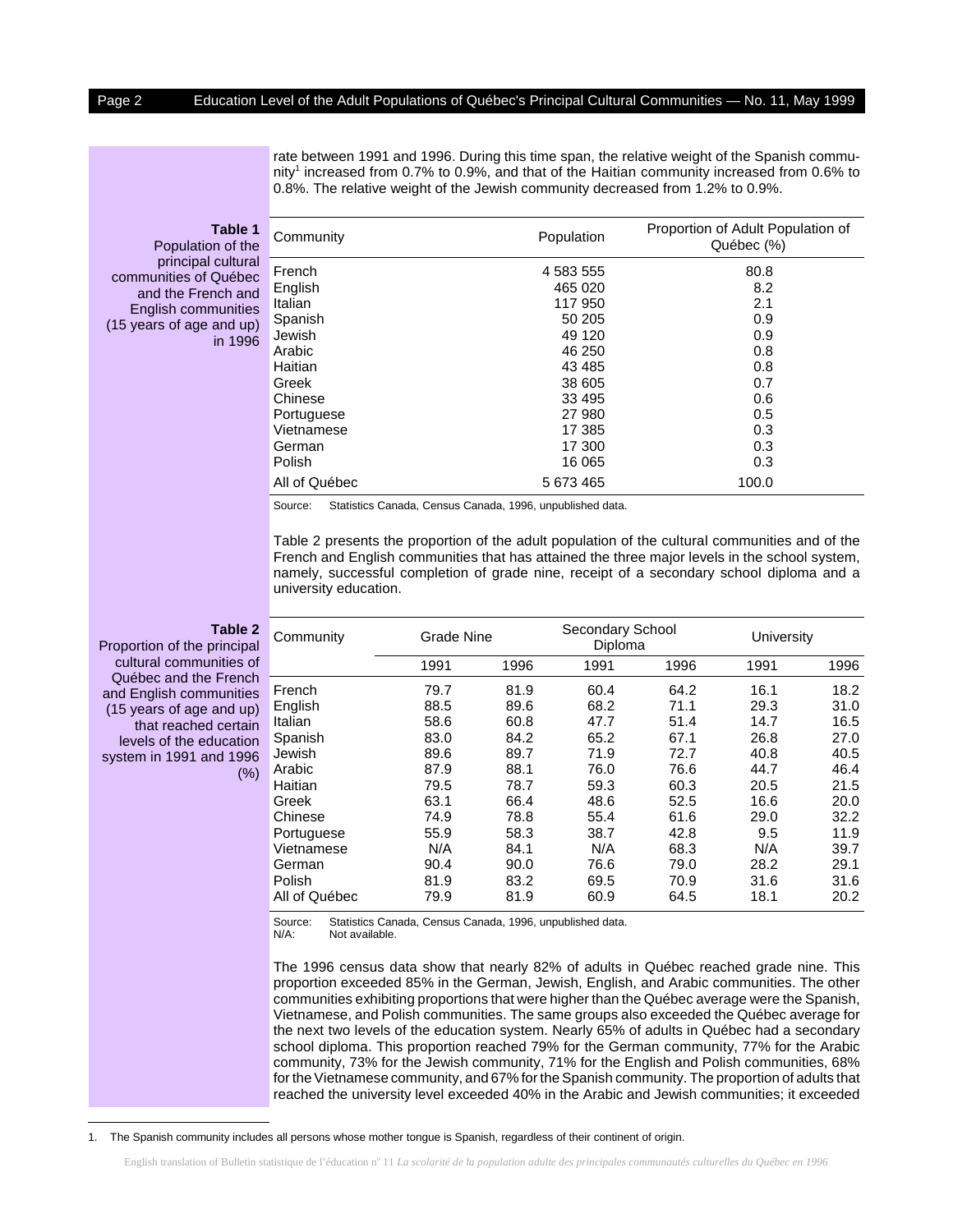30% in the Vietnamese, Polish and English communities and reached 29% and 27% in the German and Spanish communities. These proportions exceeded the provincial average of 20.2% by a wide margin.

The French community was equal to the Québec average as regards the first two levels of education. However, it was two percentage points lower in relation to the entire adult population of Québec as regards the proportion of adults that reached the university level.

The Chinese and Haitian communities were characterized by relatively high proportions of persons with little education, as well as by proportions of very highly educated persons who were higher than the Québec average. Hence, 40% of Haitian adults and 38% of Chinese adults had not obtained a secondary school diploma. However, 21.5% of the Haitian community had attended university. In the Chinese community, 32.2% of adults had attended university, namely, 12 percentage points higher than for Québec as a whole.

The populations with the least education were those of the Greek, Italian and, especially, Portuguese communities. In the Greek and Italian communities, the proportion of persons with a secondary school diploma barely exceeded 50%. In the Portuguese community, over 40% of adults had not reached grade nine, and nearly 60% did not have a secondary school diploma.

Developments in this regard between 1991 and 1996 indicate that, in general, the level of education is increasing in all communities and at all levels of the education system. Differences between the communities have decreased. The average discrepancy (in absolute numbers) with regard to the proportion of adults that reached grade nine, in relation to the proportion province-wide, decreased from 9.1 percentage points in 1991 to 8.3 percentage points in 1996. For holders of a secondary school diploma, the average discrepancy decreased from 9.8 to 8.7 percentage points over the same period. The average discrepancy in the percentage of adults who had a university education was 10.1 percentage points in 1991 and 9.3 percentage points in 1996.

A secondary school diploma is generally considered to be a minimum education requirement. Table 3 indicates that 35.5% of adults in Québec did not meet this requirement in 1996. However, part of this population was still attending school, especially among the younger age group. In the cultural communities, a little fewer than six Portuguese adults out of ten and nearly half of Italian and Greek adults did not have a secondary school diploma. Moreover, the proportion of adults with less than nine years of education was 41.7% in the Portuguese community, 39.2% in the Italian community and 33.6% in the Greek community—proportions that were twice as high as for Québec as a whole (18.1%).

### **Table 3**

Proportion of the population of the principal cultural communities of Québec and the French and English communities (15 years of age and up) without a secondary school diploma, according to level of education attained, in 1996 (%)

| Community     | Less Than 9 Years of<br>Education | 9-13 Years of Education<br>Without a Diploma | Total |
|---------------|-----------------------------------|----------------------------------------------|-------|
| French        | 18.1                              | 17.7                                         | 35.8  |
| English       | 10.4                              | 18.5                                         | 28.9  |
| Italian       | 39.2                              | 9.4                                          | 48.6  |
| Spanish       | 15.8                              | 17.1                                         | 32.9  |
| Jewish        | 10.3                              | 17.0                                         | 27.3  |
| Arabic        | 11.9                              | 11.5                                         | 23.4  |
| Haitian       | 21.3                              | 18.5                                         | 39.8  |
| Greek         | 33.6                              | 13.8                                         | 47.4  |
| Chinese       | 21.2                              | 17.1                                         | 38.3  |
| Portuguese    | 41.7                              | 15.5                                         | 57.2  |
| Vietnamese    | 15.8                              | 15.8                                         | 31.6  |
| German        | 9.9                               | 11.0                                         | 20.9  |
| Polish        | 16.7                              | 12.4                                         | 29.1  |
| All of Québec | 18.1                              | 17.4                                         | 35.5  |

Source: Statistics Canada, Census Canada, 1996, unpublished data.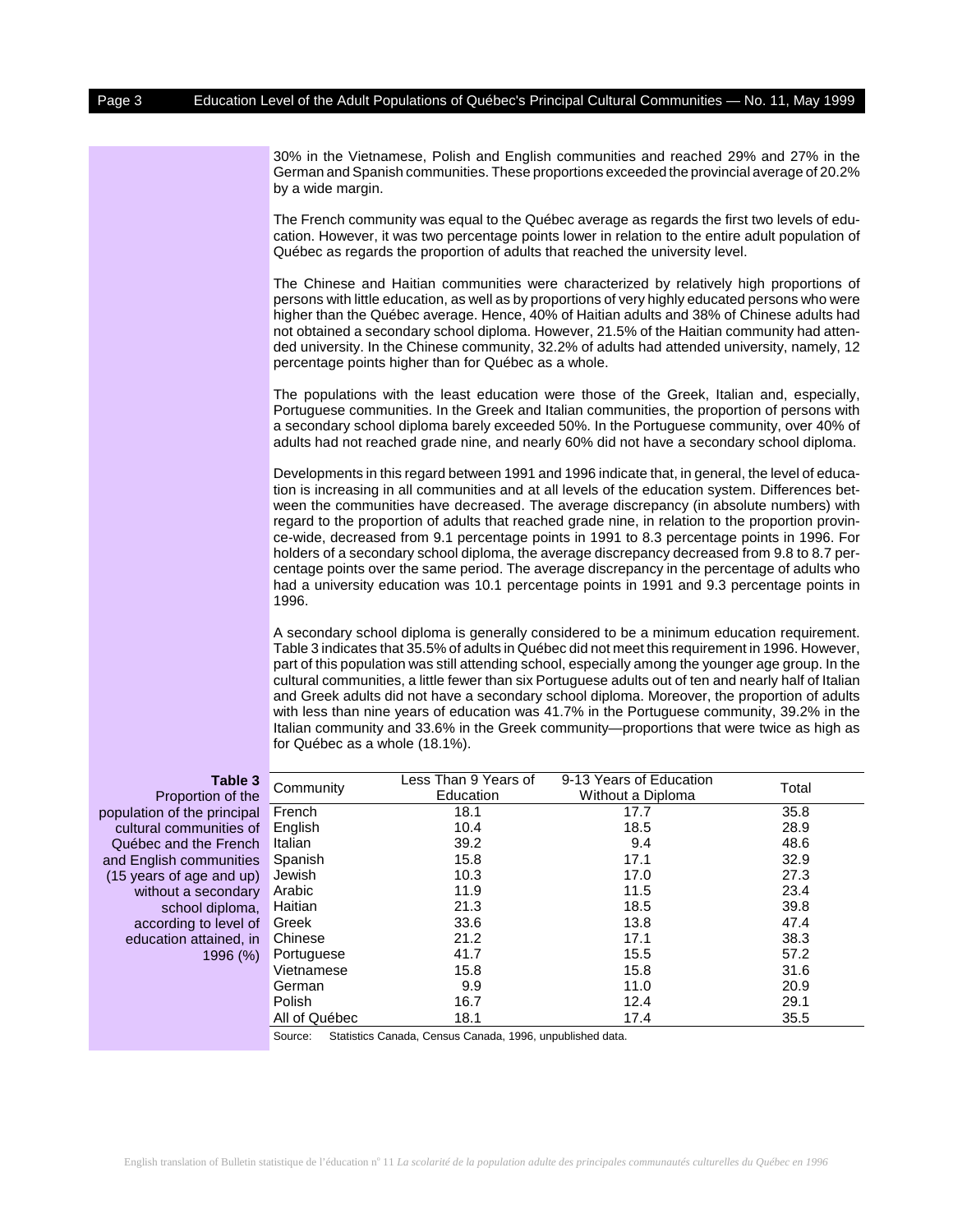#### **Education Level According to Age**

The distribution of adults according to level of education and age makes it possible to obtain a historical perspective of the changes that have occurred in education levels. It also shows the groups of young adults exhibiting weaknesses in their basic education that are likely to make entering the job market more difficult.

The data presented i[n Table 4 s](#page-4-0)howed an improvement in the education level of young people in relation to the older generations. This was particularly evident when the education level of 25–34-year-olds was compared with the education level of those 35 years of age and up; however, a comparison with the level of education of 15–24-year-olds was more difficult to establish, particularly for the two highest levels, since this age group had not completed its schooling.

As far as reaching the ninth grade is concerned, the data presented in Table 4 reveal that all communities recorded progress, but especially the communities in which the education level was lowest, in particular the Italian, Greek and Portuguese communities. Whereas in these communities the proportion of adults aged 35 years and up that reached the ninth grade stood between 41% and 48%, among 25–34-year-olds, the proportion reaching that grade was 98.3% in the Italian community, 97.0% in the Greek community and 79.1% in the Portuguese community. There was also noteworthy progress in the French and Chinese communities.

A major, generalized improvement was also noted in the proportions of adults with a secondary school diploma. The most significant progress was experienced in the least educated communities, namely, the Italian, Greek and Portuguese communities. In the Italian community, the proportion of adults 35 years of age and up with a secondary school diploma was 36.4%, whereas the proportion was 91.0% for the 25–34-year-old age group. In the Greek community, the proportions were 36.3% for those 35 years of age and up and 87.1% for 25–34-year-olds. In the Portuguese community, the proportions were 30.1% and 63.4%. Moreover, the 25–34-year-old age group in the Portuguese community and, to a lesser extent, in the Haitian and Vietnamese community lagged behind. Although the proportion of adults aged 25–34 with a secondary school diploma stood at 80.7% for Québec as a whole, it stood at 73.8% in the Vietnamese community, 72.8% in the Haitian community and 63.4% in the Portuguese community.

The data on university enrolment indicated a general improvement. Here again, the most significant increases were seen in the Italian, Greek and Portuguese communities. In the Italian and Greek communities, the proportion of adults 35 years of age and up that reached university was 11%; among 25–34-year-olds, the proportion was 34% in the Italian community and 43% in the Greek community. Among the Portuguese community, the proportions were 9% for those 35 years of age and up and 20% for 25–34-year-olds. However, the last proportion was significantly lower than that of 25–34-year-olds in Québec as a whole, which stood at 29%. In addition, significant progress was noted in the Chinese, German, Jewish, and French communities.

It was shown that as the level of education increased from one age group to another, the inequalities between the communities with regard to reaching the first two levels of the education system were reduced. Hence, the absolute mean discrepancy in relation to the provincial average between the communities decreased from 12.0 percentage points for those 35 years of age and up to 4.5 percentage points for 25–34- year-olds, with regard to passing grade nine, and from 12.0 to 7.8 percentage points, with regard to obtaining a secondary school diploma. However, such was not the case for university studies, in that the discrepancy increased from 11.3 to 13.1 percentage points from one age group to the other. This situation can be explained by the fact that, among the communities that exhibited the highest increase were the Jewish, German and Chinese communities, which are among the most highly educated.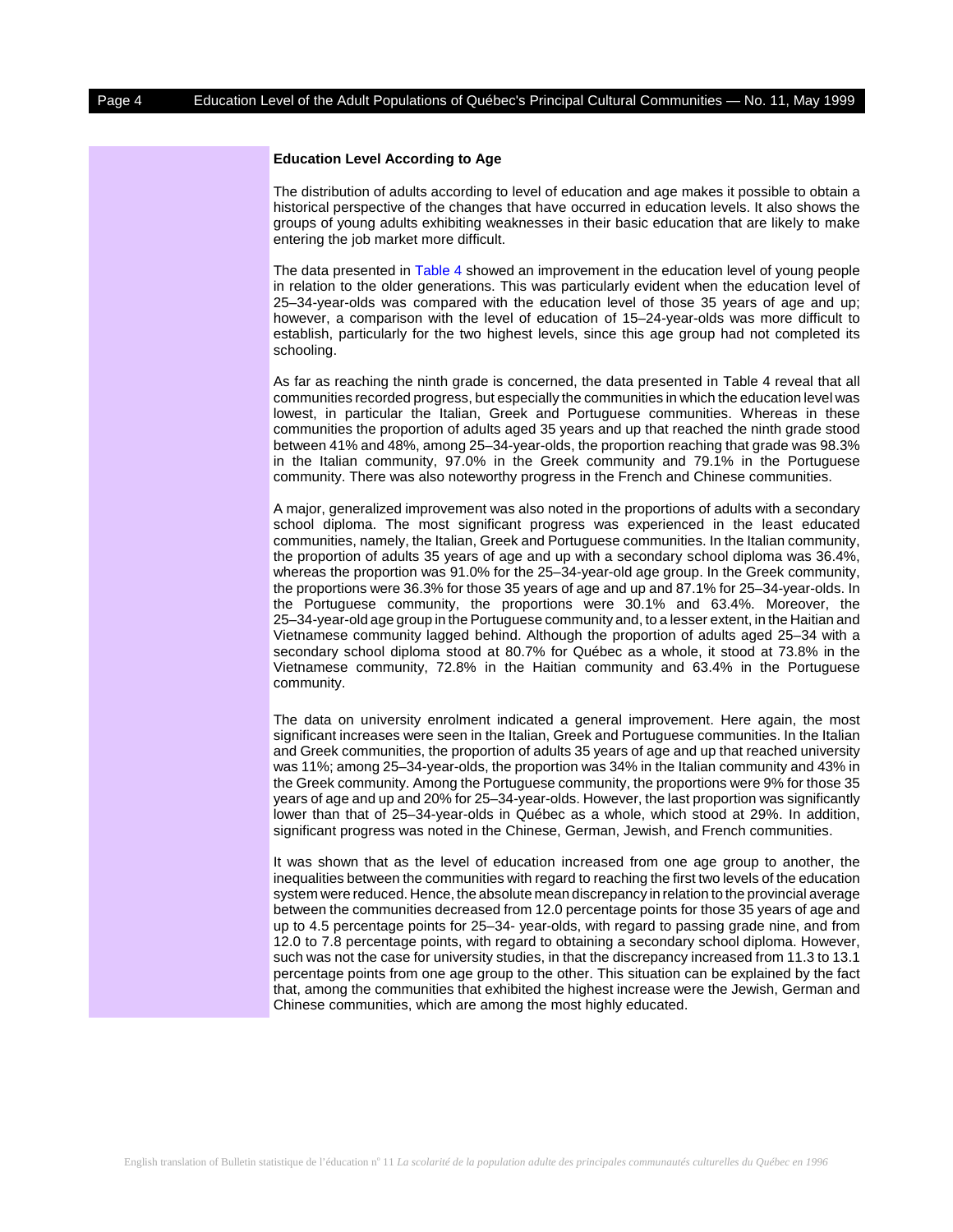<span id="page-4-0"></span>

| Table 4                                          | Community     | Age Group       | <b>Grade Nine</b> | Secondary School Diploma | University |
|--------------------------------------------------|---------------|-----------------|-------------------|--------------------------|------------|
| Proportion of the<br>population of the principal | French        | 15-24 years     | 91.8              | 95.2                     | 59.2       |
|                                                  |               | 25-34 years     | 94.6              | 96.1                     | 77.9       |
| cultural communities of<br>Québec and the French |               | 35 years and up | 76.4              | 73.7                     | 61.3       |
| and English communities                          |               | Total           | 82.6              | 81.2                     | 64.1       |
| (15 years of age and up)                         | English       | 15-24 years     | 95.6              | 97.1                     | 64.0       |
| that reached certain                             |               | 25-34 years     | 97.1              | 97.3                     | 83.8       |
| levels of the education                          |               | 35 years and up | 85.6              | 85.3                     | 69.2       |
| system, according to age,                        |               | Total           | 89.8              | 89.4                     | 71.3       |
| in 1996 (%)                                      | Italian       | 15-24 years     | 96.7              | 98.4                     | 71.4       |
|                                                  |               | 25-34 years     | 97.9              | 98.4                     | 87.8       |
|                                                  |               | 35 years and up | 49.4              | 39.3                     | 40.7       |
|                                                  |               | Total           | 64.1              | 57.3                     | 53.2       |
|                                                  | Spanish       | 15-24 years     | 89.0              | 87.9                     | 52.8       |
|                                                  |               | 25-34 years     | 90.2              | 90.8                     | 75.9       |
|                                                  |               | 35 years and up | 83.3              | 74.9                     | 70.9       |
|                                                  |               | Total           | 86.7              | 81.9                     | 68.8       |
|                                                  | Jewish        | 15-24 years     | 95.1              | 99.3                     | 69.6       |
|                                                  |               | 25-34 years     | 99.0              | 99.7                     | 90.4       |
|                                                  |               | 35 years and up | 86.7              | 86.4                     | 70.6       |
|                                                  |               | Total           | 89.7              | 89.7                     | 73.0       |
|                                                  | Arabic        | 15-24 years     | 92.9              | 92.4                     | 65.9       |
|                                                  |               | 25-34 years     | 95.9              | 93.8                     | 89.7       |
|                                                  |               | 35 years and up | 88.9              | 75.4                     | 81.5       |
|                                                  |               | Total           | 91.5              | 83.6                     | 81.5       |
|                                                  | Haitian       | 15-24 years     | 85.6              | 86.5                     | 51.3       |
|                                                  |               | 25-34 years     | 91.2              | 87.4                     | 77.0       |
|                                                  |               | 35 years and up | 80.3              | 67.4                     | 63.9       |
|                                                  |               | Total           | 83.9              | 74.8                     | 64.7       |
|                                                  | Greek         | 15-24 years     | 96.3              | 98.4                     | 67.0       |
|                                                  |               | 25-34 years     | 97.5              | 95.9                     | 84.7       |
|                                                  |               | 35 years and up | 53.1              | 42.5                     | 40.8       |
|                                                  |               | Total           | 69.9              | 62.5                     | 54.6       |
|                                                  | Chinese       | $15-24$ years   | 93.8              | 95.7                     | 68.1       |
|                                                  |               | 25-34 years     | 89.6              | 87.9                     | 78.9       |
|                                                  |               | 35 years and up | 75.0              | 62.7                     | 57.8       |
|                                                  |               | Total           | 82.1              | 75.5                     | 64.7       |
|                                                  | Portuguese    | 15-24 years     | 87.5              | 88.9                     | 52.0       |
|                                                  |               | 25-34 years     | 79.9              | 78.7                     | 61.7       |
|                                                  |               | 35 years and up | 44.2              | 37.7                     | 33.0       |
|                                                  |               | Total           | 60.5              | 55.9                     | 43.2       |
|                                                  | Vietnamese    | 15-24 years     | 91.6              | 93.0                     | 62.1       |
|                                                  |               | 25-34 years     | 86.7              | 88.2                     | 70.1       |
|                                                  |               | 35 years and up | 79.4              | 66.2                     | 41.4       |
|                                                  | German        | 15-24 years     | 96.1              | 74.0                     | 31.2       |
|                                                  |               | 25-34 years     | 99.0              | 93.3                     | 47.1       |
|                                                  |               | 35 years and up | 88.2              | 77.1                     | 26.5       |
|                                                  | Polish        |                 | 96.1              | 66.2                     | 16.7       |
|                                                  |               | 15-24 years     |                   |                          |            |
|                                                  |               | 25-34 years     | 98.6              | 92.8                     | 42.1       |
|                                                  |               | 35 years and up | 79.7              | 68.4                     | 31.9       |
|                                                  | All of Québec | 15-24 years     | 93.5              | 63.0                     | 14.3       |
|                                                  |               | 25-34 years     | 95.1              | 80.7                     | 29.2       |
|                                                  |               | 35 years and up | 75.0              | 60.1                     | 19.0       |

Source: Statistics Canada, Census Canada, 1996, unpublished data.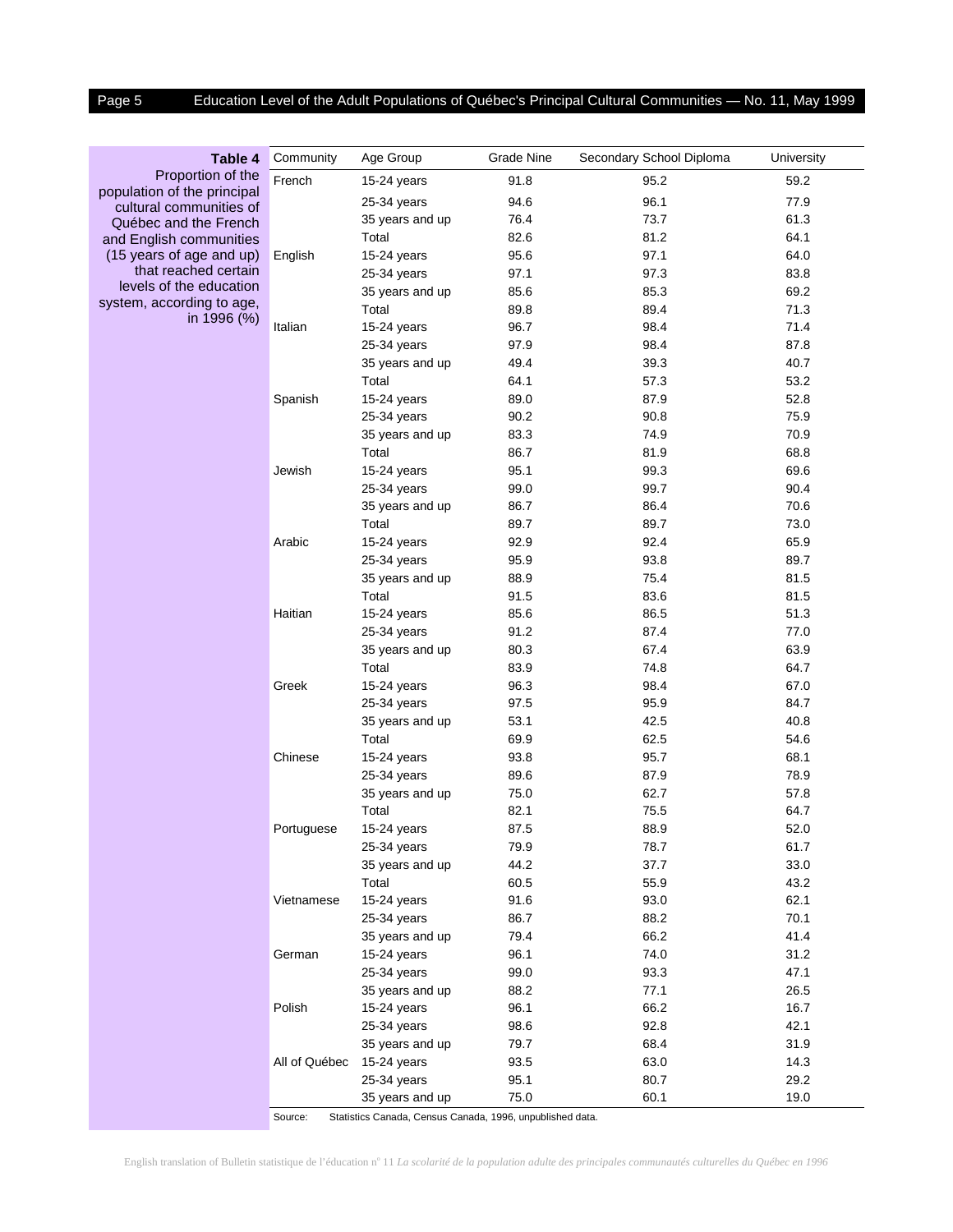#### **Education Level According to Gender**

First of all, the comparison of the education levels attained by men and women showed the advantage held by men, at all levels of the education system and in all communities [\(Table 5\)](#page-6-0). There were only three exceptions. In the French community, the proportion of women who obtained a secondary school diploma (64.2%) was equal to that of men (64.1%); in the Jewish community, 89.7% of men and women had passed grade nine; and finally, in the Portuguese community, the proportion of women who enrolled in university (12.4%) exceeded that of men (11.5%) by nearly one percentage point. The discrepancies between the education levels of men and women were particularly high in the Arabic, Vietnamese, Haitian, German, and Chinese communities. However, with the exception of the Haitians, who had less education than all female Quebecers, the women of these communities were among the most highly educated.

The age data indicate that the situation will be reversed in the fairly long term in favour of women. The proportion of women under 35 years of age who had passed grade nine already exceeded that of men in the French, English, Italian, Jewish, Vietnamese, and German communities. The same was true of women in the 15–24-year-old age group in the Haitian, Greek, Chinese, Portuguese, and Polish communities, as well as women from 25 to 34 years old in the Spanish community. The only community in which more men than women aged 15 to 24 and 25 to 34 passed the ninth grade was the Arabic community; however the discrepancy between men and women in this community was much lower among those under 35 years of age than among those 35 years of age and older.

The same trend can be seen concerning men and women with a secondary school diploma. The proportion of women under 35 years of age with a diploma exceeded that of men in the French, English, Italian, Spanish, Jewish, Greek, Portuguese, Vietnamese, and German communities. The same was true of women between 15 and 24 years of age in the Arabic, Haitian and Chinese communities, whereas, in the Polish community, an equal number of men and women had a secondary school diploma.

As far as university studies are concerned, the figures in Table 5 also indicate a potential reversal of the situation, since, with the sole exception of the Arabic community, the proportion of women in the 15–24-year-old age group that reached university exceeded that of men in all communities, whereas, among 25–34-year-olds, the proportion of women exceeded that of men in the French, English, Italian, Spanish, Jewish, Greek, and Portuguese communities. Moreover, in the Arabic community, women from 15 to 24 years of age had practically reached parity with men (29.2% compared with 29.3%).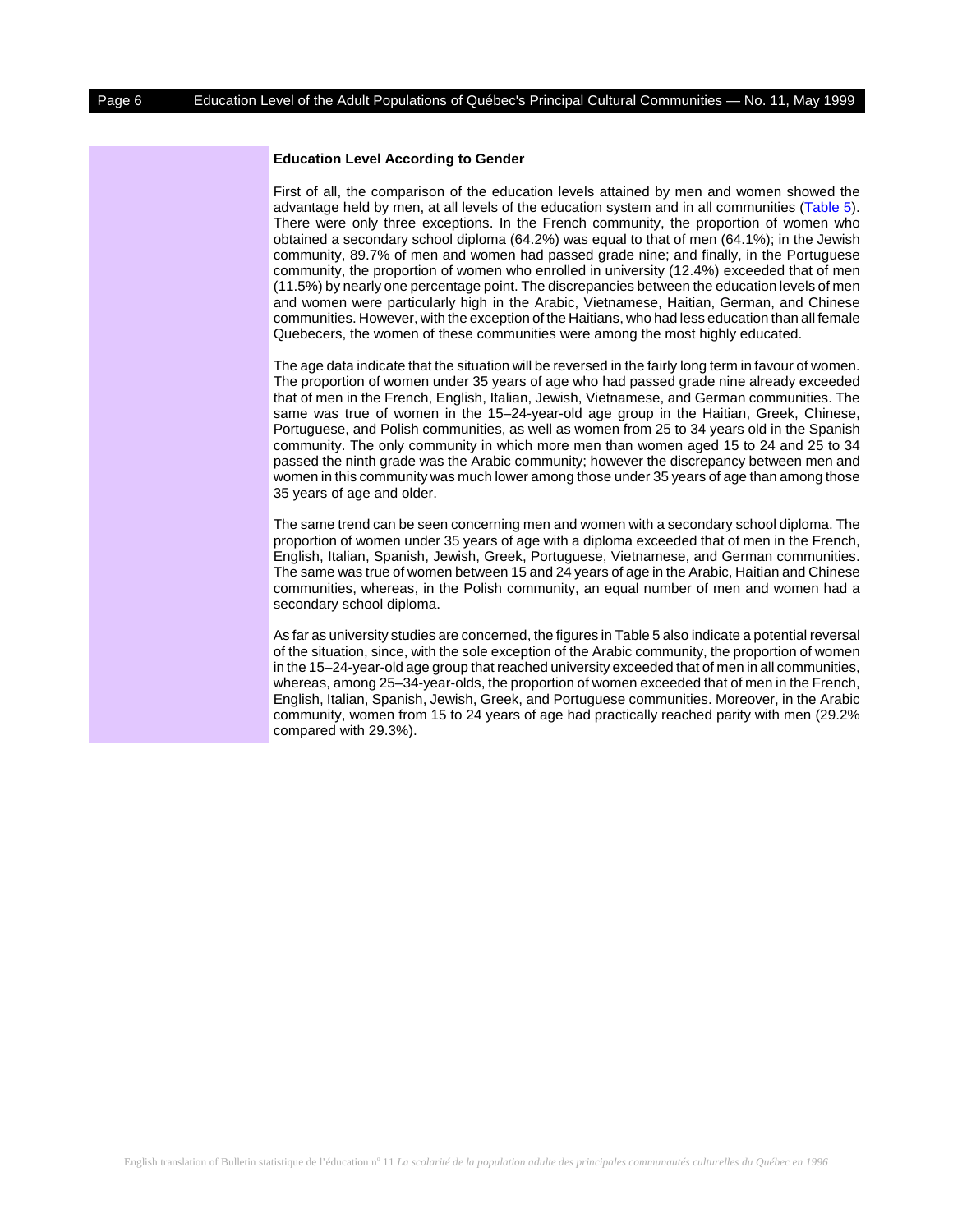<span id="page-6-0"></span>

| Table 5                                                   | Community     | Age Group                |              | Grade Nine   |              | Secondary School Diploma |              | University  |
|-----------------------------------------------------------|---------------|--------------------------|--------------|--------------|--------------|--------------------------|--------------|-------------|
| Proportion of the population<br>of the principal cultural |               |                          | Men          | Women        | Men          | Women                    | Men          | Women       |
| communities of Québec and                                 | French        | $15-24$ years            | 91.8         | 95.2         | 59.2         | 66.5                     | 10.1         | 15.3        |
| the French and English                                    |               | 25-34 years              | 94.6         | 96.1         | 77.9         | 82.6                     | 24.7         | 28.6        |
| communities that reached                                  |               | 35 years and up          | 76.4         | 73.7         | 61.3         | 58.5                     | 19.1         | 15.5        |
| certain levels of the                                     |               | Total                    | 82.6         | 81.2         | 64.1         | 64.2                     | 18.6         | 17.8        |
| education system, according<br>to age and gender, in 1996 | English       | 15-24 years              | 95.6         | 97.1         | 64.0         | 69.3                     | 21.8         | 26.2        |
| $(\%)$                                                    |               | 25-34 years              | 97.1         | 97.3         | 83.8         | 86.6                     | 39.9         | 40.2        |
|                                                           |               | 35 years and up          | 85.6         | 85.3         | 69.2         | 66.8                     | 34.8         | 25.8        |
|                                                           |               | Total                    | 89.8         | 89.4         | 71.3         | 70.9                     | 33.6         | 28.6        |
|                                                           | Italian       | 15-24 years              | 96.7         | 98.4         | 71.4         | 81.6                     | 18.2         | 25.5        |
|                                                           |               | 25-34 years              | 97.9         | 98.4         | 87.8         | 94.2                     | 32.7         | 34.9        |
|                                                           |               | 35 years and up          | 49.4         | 39.3         | 40.7         | 31.8                     | 13.4         | 8.4         |
|                                                           |               | Total                    | 64.1         | 57.3         | 53.2         | 49.4                     | 17.6         | 15.4        |
|                                                           | Spanish       | 15-24 years              | 89.0         | 87.9         | 52.8         | 57.2                     | 11.4         | 13.9        |
|                                                           |               | 25-34 years              | 90.2         | 90.8         | 75.9         | 77.3                     | 30.8         | 33.4        |
|                                                           |               | 35 years and up          | 83.3         | 74.9         | 70.9         | 62.2                     | 34.0         | 25.9        |
|                                                           |               | Total                    | 86.7         | 81.9         | 68.8         | 65.5                     | 28.4         | 25.7        |
|                                                           | Jewish        | $15-24$ years            | 95.1         | 99.3         | 69.6         | 78.1                     | 31.2         | 34.1        |
|                                                           |               | 25-34 years              | 99.0         | 99.7         | 90.4         | 93.5                     | 60.6         | 61.8        |
|                                                           |               | 35 years and up          | 86.7         | 86.4         | 70.6         | 68.0                     | 44.0         | 33.8        |
|                                                           |               | Total                    | 89.7         | 89.7         | 73.0         | 72.4                     | 44.0         | 37.2        |
|                                                           | Arabic        | 15-24 years              | 92.9         | 92.4         | 65.9         | 67.0                     | 29.3         | 29.2        |
|                                                           |               | 25-34 years              | 95.9         | 93.8         | 89.7         | 85.6                     | 61.9         | 53.8        |
|                                                           |               | 35 years and up          | 88.9         | 75.4         | 81.5         | 63.3                     | 54.9         | 32.4        |
|                                                           |               | Total                    | 91.5         | 83.6         | 81.5         | 70.2                     | 52.9         | 37.8        |
|                                                           | Haitian       | 15-24 years              | 85.6         | 86.5         | 51.3         | 53.0                     | 7.6          | 11.9        |
|                                                           |               | 25-34 years              | 91.2         | 87.4         | 77.0         | 69.1                     | 30.0         | 26.2        |
|                                                           |               | 35 years and up          | 80.3         | 67.4         | 63.9         | 53.5                     | 29.0         | 17.2        |
|                                                           |               | Total                    | 83.9         | 74.8         | 64.7         | 56.9                     | 25.5         | 18.4        |
|                                                           | Greek         | 15-24 years              | 96.3         | 98.4         | 67.0         | 75.6                     | 20.5         | 27.3        |
|                                                           |               | 25-34 years              | 97.5         | 95.9         | 84.7         | 89.4                     | 42.0         | 44.2        |
|                                                           |               | 35 years and up<br>Total | 53.1<br>69.9 | 42.5<br>62.5 | 40.8<br>54.6 | 31.4<br>50.2             | 13.9<br>21.1 | 8.9<br>18.8 |
|                                                           | Chinese       |                          | 93.8         | 95.7         | 68.1         | 70.8                     | 27.0         | 35.3        |
|                                                           |               | 15-24 years              | 89.6         | 87.9         | 78.9         | 75.7                     | 51.5         | 48.3        |
|                                                           |               | 25-34 years              | 75.0         | 62.7         | 57.8         | 46.8                     | 30.9         | 19.9        |
|                                                           |               | 35 years and up<br>Total | 82.1         | 75.5         | 64.7         | 58.6                     | 34.8         | 29.8        |
|                                                           | Portuguese    | 15-24 years              | 87.5         | 88.9         | 52.0         | 62.9                     | 8.1          | 12.8        |
|                                                           |               | 25-34 years              | 79.9         | 78.7         | 61.7         | 65.5                     | 17.9         | 22.8        |
|                                                           |               | 35 years and up          | 44.2         | 37.7         | 33.0         | 27.2                     | 10.0         | 8.0         |
|                                                           |               | Total                    | 60.5         | 55.9         | 43.2         | 42.3                     | 11.5         | 12.4        |
|                                                           | Vietnamese    | 15-24 years              | 91.6         | 93.0         | 62.1         | 70.4                     | 26.9         | 33.2        |
|                                                           |               | 25-34 years              | 86.7         | 88.2         | 70.1         | 77.0                     | 43.9         | 40.3        |
|                                                           |               | 35 years and up          | 87.9         | 71.4         | 75.9         | 57.2                     | 52.3         | 31.6        |
|                                                           |               | Total                    | 88.8         | 79.5         | 72.2         | 64.5                     | 45.2         | 34.3        |
|                                                           | German        | 15-24 years              | 97.6         | 100.0        | 75.9         | 76.1                     | 26.5         | 35.2        |
|                                                           |               | 25-34 years              | 97.3         | 99.1         | 90.7         | 93.7                     | 49.5         | 43.7        |
|                                                           |               | 35 years and up          | 92.2         | 84.8         | 84.7         | 70.5                     | 29.9         | 23.4        |
|                                                           |               | Total                    | 93.6         | 87.1         | 85.6         | 73.6                     | 32.3         | 26.4        |
|                                                           | Polish        | 15-24 years              | 95.5         | 96.0         | 66.2         | 66.2                     | 13.6         | 19.2        |
|                                                           |               | 25-34 years              | 98.4         | 96.7         | 92.3         | 91.3                     | 45.1         | 38.8        |
|                                                           |               | 35 years and up          | 81.0         | 77.9         | 71.2         | 65.5                     | 35.4         | 28.4        |
|                                                           |               | Total                    | 84.4         | 82.2         | 73.1         | 68.8                     | 34.3         | 29.0        |
|                                                           | All of Québec | 15-24 years              | 92.0         | 95.0         | 59.6         | 66.6                     | 11.9         | 16.9        |
|                                                           |               | 25-34 years              | 94.6         | 95.7         | 78.7         | 82.7                     | 27.8         | 30.6        |
|                                                           |               | 35 years and up          | 76.6         | 73.5         | 61.9         | 58.4                     | 21.5         | 16.8        |
|                                                           |               | Total                    | 82.8         | 81.1         | 64.8         | 64.2                     | 21.0         | 19.4        |
|                                                           |               |                          |              |              |              |                          |              |             |

Source: Statistics Canada, Census Canada, 1996, unpublished data.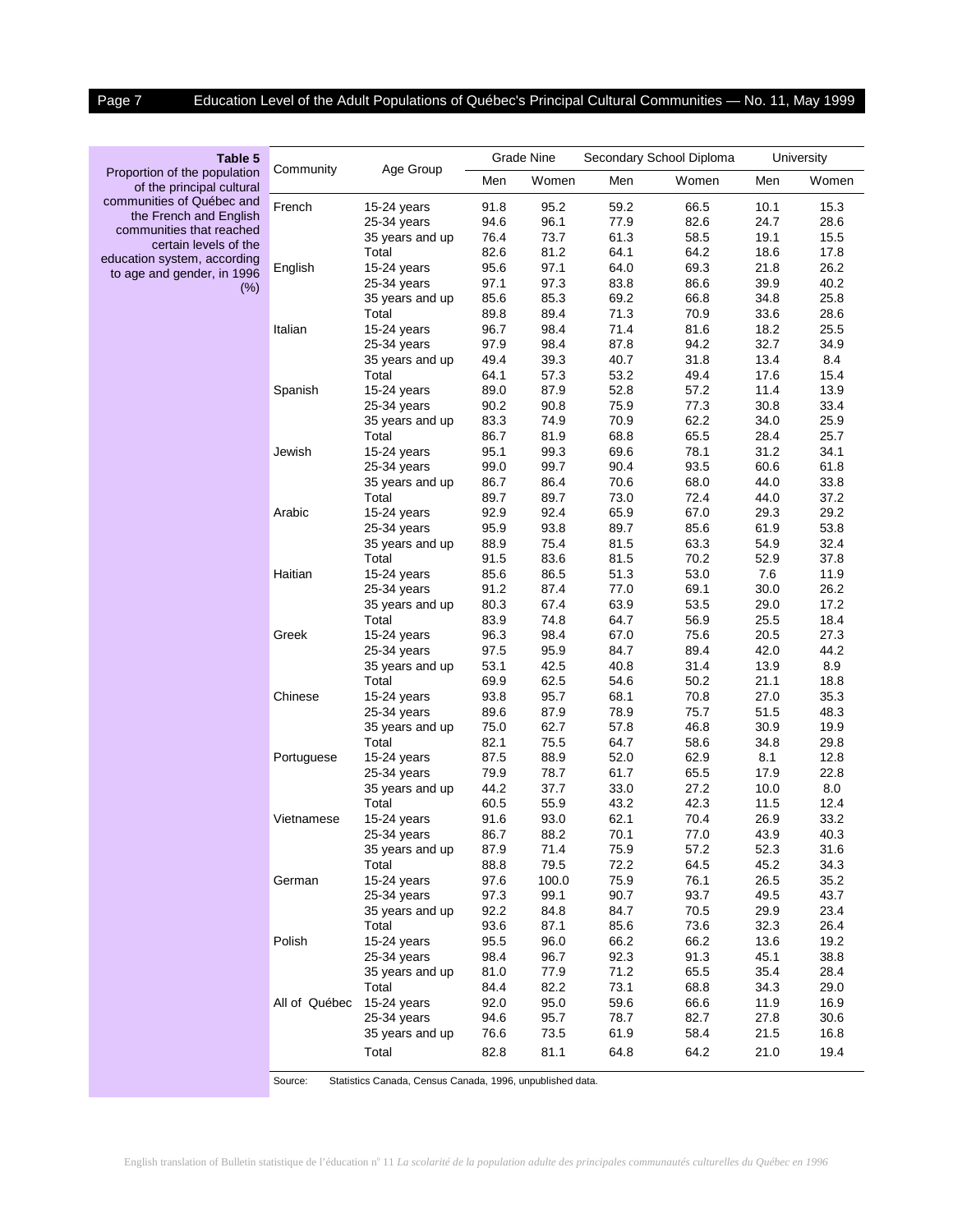#### **Conclusion**

The analysis of 1996 Canadian census data on the education level reached by the adult populations of the principal cultural communities of Québec and the French and English communities underlines numerous elements.

First, the level of education of these communities is characterized by the diversity of the situations encountered. The most highly educated group comprises the German, Jewish, English, Arabic, Spanish, Vietnamese, and Polish populations. The French community falls close to the average for Québec as a whole. The least educated communities are the Greek, Italian and Portuguese communities. The Haitian and Chinese communities are characterized by a relatively high proportion of adults with a low level of education as well as by a large proportion that have reached the university level.

The comparison of the 1996 census data with the 1991 data shows that the education level increased in all communities and at all levels. The analysis of the 1996 data according to age indicates that the progress should continue, in that young adults (under 35 years of age) are much more highly educated than older adults. In addition, discrepancies decreased between the communities with regard to successful completion of the ninth grade and the obtaining of a secondary school diploma. However, the situation is not as clear with regard to university studies. The overall data indicate that the discrepancies decreased between 1991 and 1996. However, the 1996 age data indicate that the discrepancies between communities were greater among 25–34-year-olds and among those 35 years of age or older.

The education level of men was higher than that of women in all the communities. However, the situation should reverse itself in the future in that, in all the younger age groups, women have generally attained the third level of the school system in higher proportions than have men.

However, despite the progress revealed by this portrait, there are still certain gaps in the basic education of certain communities, and there is even some illiteracy. In this respect, 42% of Portuguese adults, 39% of Italian adults and 37% of Greek adults had not passed the ninth grade, and 57% of Portuguese adults, 49% of Italian adults, 47% of Greek adults, and 40% of Haitian adults did not have a secondary school diploma. It should be noted that it was primarily older adults who lagged behind. However, among 25–34-year-olds, 35% of Portuguese adults, 27% of Haitian adults and 26% of Vietnamese adults did not have a secondary school diploma; the proportion was approximately 20% in the Chinese, Spanish and French communities.

**For further information:** Claude St-Germain (418) 644-5709